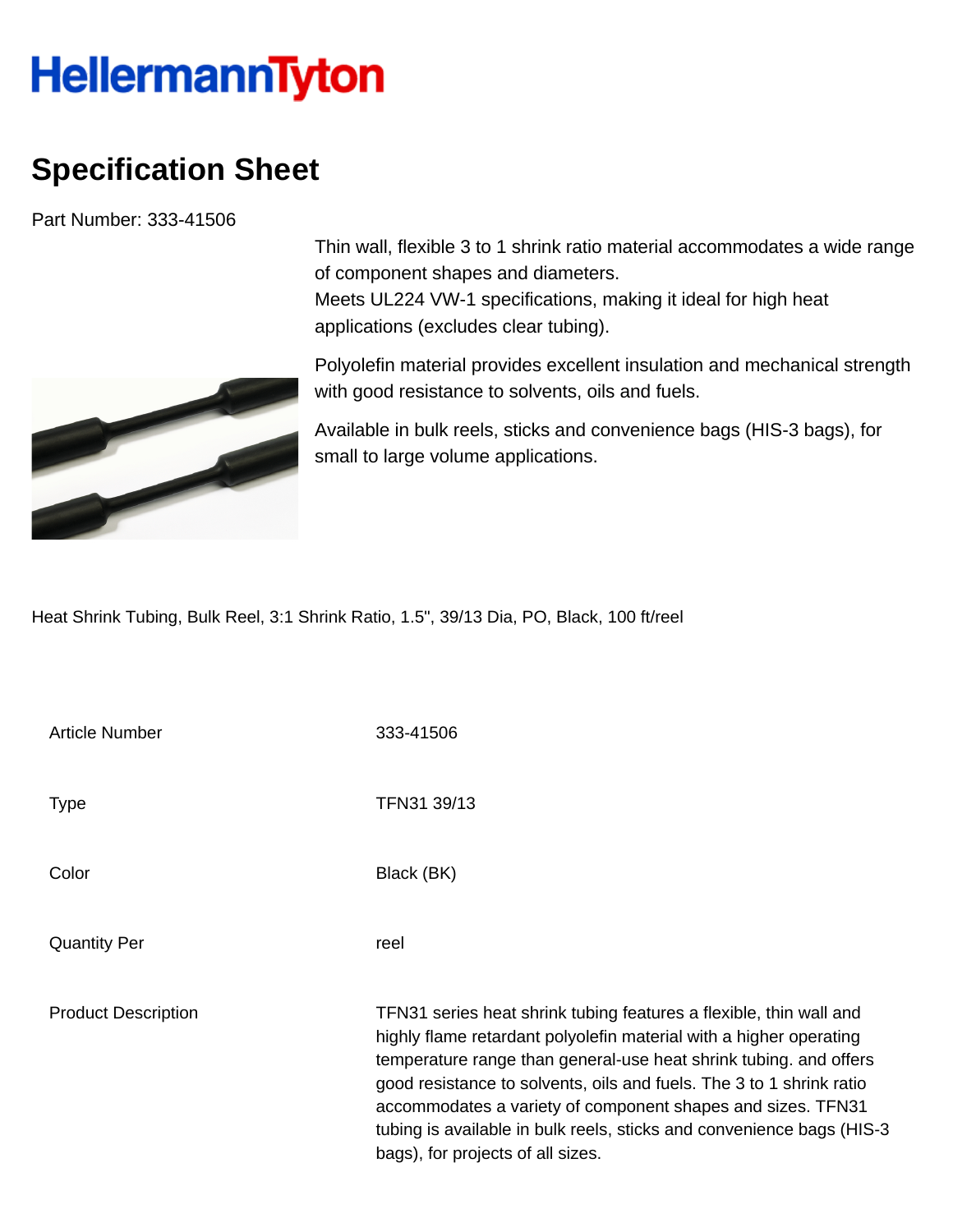| <b>Short Description</b>     | Heat Shrink Tubing, Bulk Reel, 3:1 Shrink Ratio, 1.5", 39/13 Dia, PO,<br>Black, 100 ft/reel |  |
|------------------------------|---------------------------------------------------------------------------------------------|--|
| <b>Global Part Name</b>      | TFN31 39/13-PO-X-BK                                                                         |  |
| Length L (Imperial)          | 100.0                                                                                       |  |
| Length L (Metric)            | 30.5                                                                                        |  |
| Variant                      | Thin-Wall                                                                                   |  |
| Nominal Diameter (Imperial)  | 1.5                                                                                         |  |
| Nominal Diameter (Metric)    | 39                                                                                          |  |
| Wall Thickness WT (Imperial) | .049                                                                                        |  |
| Wall Thickness WT (Metric)   | 1.25                                                                                        |  |
|                              |                                                                                             |  |
| Material                     | Polyolefin, cross-linked (PO-X)                                                             |  |
| <b>Material Shortcut</b>     | PO-X                                                                                        |  |
| Flammability                 | <b>UL 224 VW-1</b>                                                                          |  |
| Halogen Free                 | No                                                                                          |  |
| <b>Operating Temperature</b> | -58°F to +275°F (-50°C to +135°C)                                                           |  |